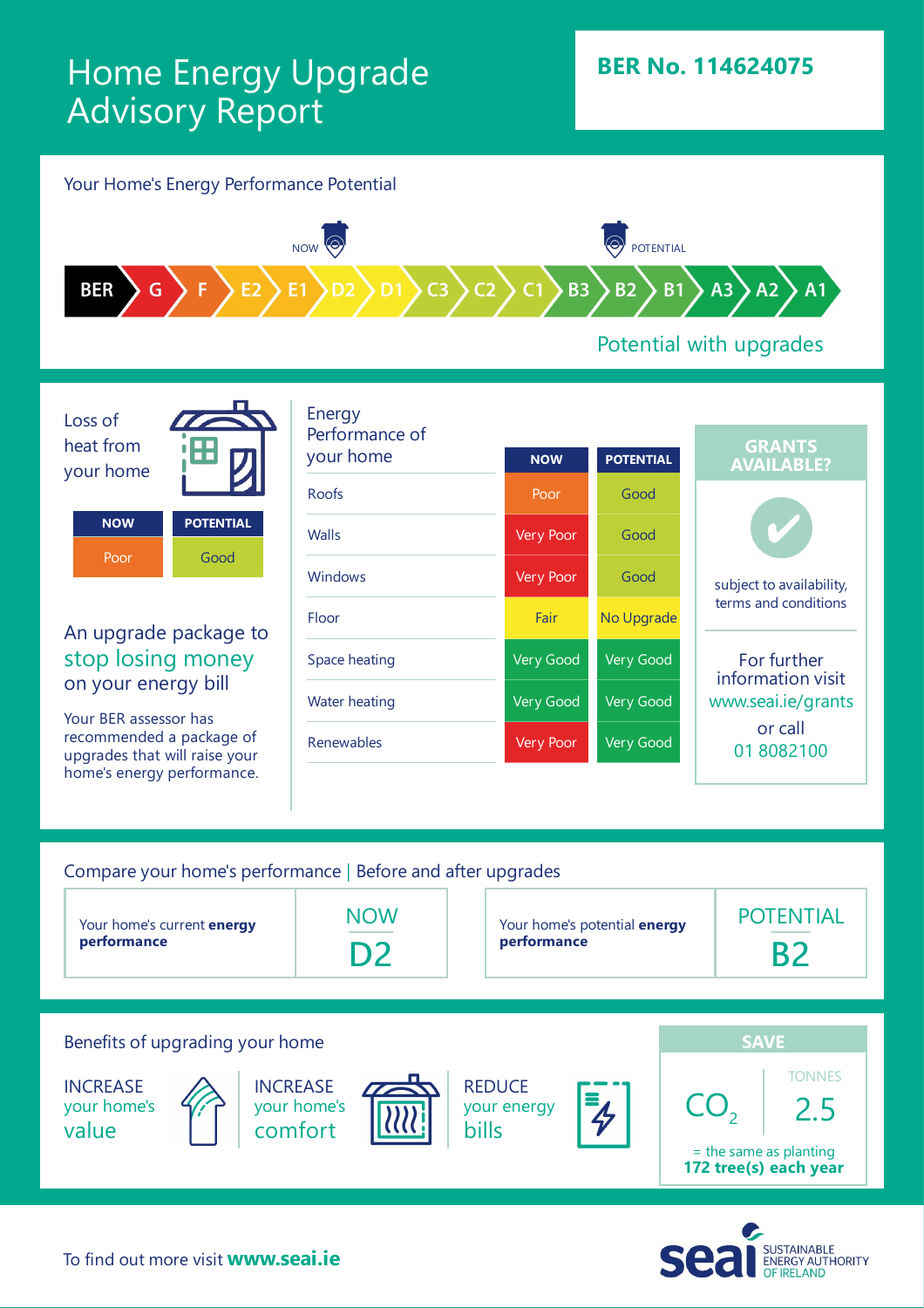





Your BER assessor has recommended a package of energy upgrades that maximise the energy performance of your home. The recommendations are for guidance only and can be completed at your own discretion. The recommendations are just one potential pathway to an improved BER and it is open to you to discuss alternative packages with your professional advisors.

# Package of energy upgrades to save money,<br>make your home more comfortable and protect the environment

| Recommended Package of Energy Upgrades                                                                                                                                                                               | Cost<br>(Approx.) <sup>4</sup> | Grant Available <sup>5</sup> | Comfort |
|----------------------------------------------------------------------------------------------------------------------------------------------------------------------------------------------------------------------|--------------------------------|------------------------------|---------|
| Roof insulation; pitched (at ceiling) 0.16 W/m <sup>2</sup> K,<br>pitched (on slope) 0.20 $W/m^2K$ , room in roof (on side)<br>0.20 W/m <sup>2</sup> K, flat 0.22 W/m <sup>2</sup> K average U-Value <sup>1, 2</sup> | $\epsilon \in \epsilon \in$    |                              | *****   |
| Wall insulation 0.27 W/m <sup>2</sup> K average U-Value <sup>1, 2</sup>                                                                                                                                              | $\epsilon \in \epsilon \in$    |                              | *****   |
| Windows double glazing 1.4 W/m <sup>2</sup> K average U-<br>Value $1, 2$                                                                                                                                             | $f \in \epsilon \in \epsilon$  |                              | ★★★★☆   |
| Air-to-Water or Ground-to-Water or Water-to-Water<br>heat pump with fully integrated heating controls 3                                                                                                              | $\epsilon \in \epsilon \in$    |                              | ★★★★☆   |

1. Major Renovation is defined in the Building Regulations Part L Technical Guidance Document and means the renovation of a dwelling where more than 25 % of the surface of the dwelling envelope undergoes renovation. Where a dwelling undergoes a major renovation, the energy performance of the whole dwelling should be improved to the cost optimal level by achieving a B2 or by implementing the energy performance improvements as set out in the Building Reaulations Part L *Technical Guidance Document.*

- 2. This energy upgrade will reduce your home's heat loss and is an important first step to improving the energy efficiency of *your home.*
- 3. A dwelling should have low heat loss to ensure the heat pump runs efficiently. An ideal heat loss indicator (HLI) is less than 2.0 W/(K·m<sup>2</sup>). An upper HLI limit applies to SEAI grants. Where the HLI is between 2 and 2.3 W/(K·m<sup>2</sup>), additional heat *pump grant eligibility criteria apply.*
- *4. Investment Cost Legend:*
	- *€ < 5,000*
	- *€ € 5,000 - < 15,000*
	- *€ € € 15,000 - < 30,000*
	- *€ € € € 30,000 - 50,000*
- 5. A grant for this type of upgrade is available at the time of publication of this report. Grant availability is subject to eligibility criteria and should be checked to see if the works to your own home meet the eligibility criteria. Eligibility criteria are subject *to change.*

#### **GRANTS AVAILABLE?**



subject to availability, terms and conditions

For further information visit www.seai.ie/grants or call 01 8082100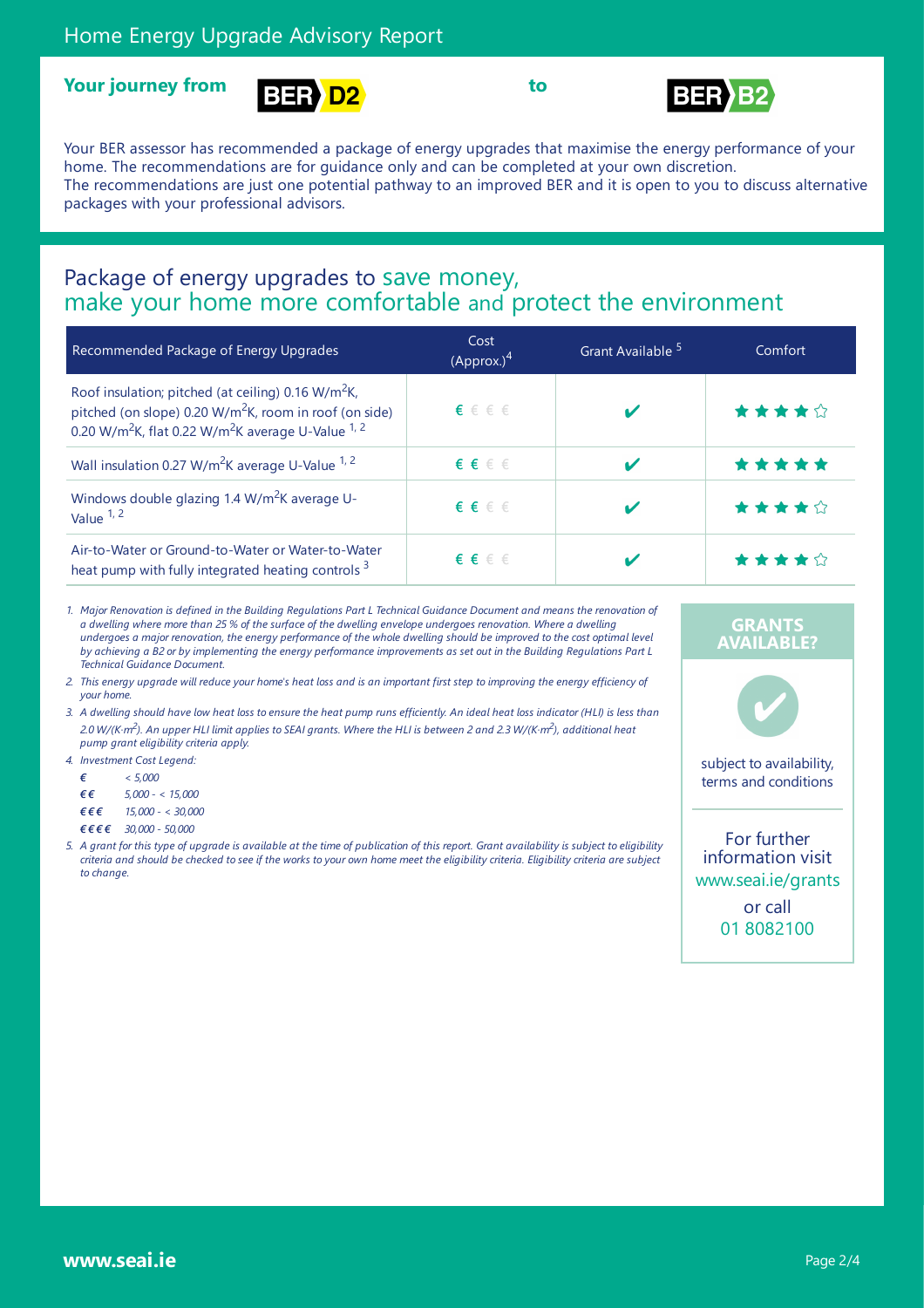### Start your journey to upgrade your home

If you're not ready for the maximum SEAI grant, consider picking one or two energy upgrades, selecting areas with the poorest performance.



#### **GRANT APPLICATION**

To start your application today visit www.seai.ie/grants

#### Simple energy upgrades - quick, cheap, easy

#### **Draughtproofing**

Draughtproofing, fitted to windows, doors and loft or attic hatches, improves airtightness and thermal comfort, reduces heat loss, improves noise insulation and reduces dust ingress.

#### Potential impact of the **recommended energy upgrades**

|                                                                                                                                                 | <b>Now</b>                          |                          | <b>Potential</b>                    |                          |
|-------------------------------------------------------------------------------------------------------------------------------------------------|-------------------------------------|--------------------------|-------------------------------------|--------------------------|
| <b>Energy upgrade</b>                                                                                                                           | <b>Value</b>                        | <b>Energy Efficiency</b> | <b>Value</b>                        | <b>Energy Efficiency</b> |
| Home Heat Loss Indicator (HLI) <sup>1</sup>                                                                                                     | 3.178 W/(K $\cdot$ m <sup>2</sup> ) | Poor                     | 1.762 W/(K $\cdot$ m <sup>2</sup> ) | Good                     |
| Roof insulation (average U-Value <sup>2</sup> )                                                                                                 | 1.037 W/m <sup>2</sup> K            | Poor                     | 0.188 W/m <sup>2</sup> K            | Good                     |
| Wall insulation (average U-Value <sup>2</sup> )                                                                                                 | 1.370 W/m <sup>2</sup> K            | <b>Very Poor</b>         | 0.270 W/m <sup>2</sup> K            | Good                     |
| Windows double glazing (average U-Value <sup>2</sup> )                                                                                          | 3.520 W/m <sup>2</sup> K            | Very Poor                | 1.400 W/m <sup>2</sup> K            | Good                     |
| Air-to-Water or Ground-to-Water or Water-to-Water heat pump with fully<br>integrated heating controls (Primary Energy Efficiency <sup>3</sup> ) | 82%                                 | Very Good                | 168%                                | Very Good                |
| Renewable Energy Ratio (RER)                                                                                                                    | 0%                                  | <b>Very Poor</b>         | 33%                                 | Very Good                |

1. The Home Heat Loss Indicator (HLI) is a summary of the overall performance of the home. It includes all the fabric and ventilation upgrades listed in the table

2. A U-value is a measure of the heat loss through the building fabric. The higher the U-value, the greater the heat loss

*3. Primary energy efficiency is the efficiency divided by the primary energy conversion factor*

4. Indicators are based on the average elemental U-values in the BER and where partial upgrades occur, average U-values may remain above the optimum U-value.